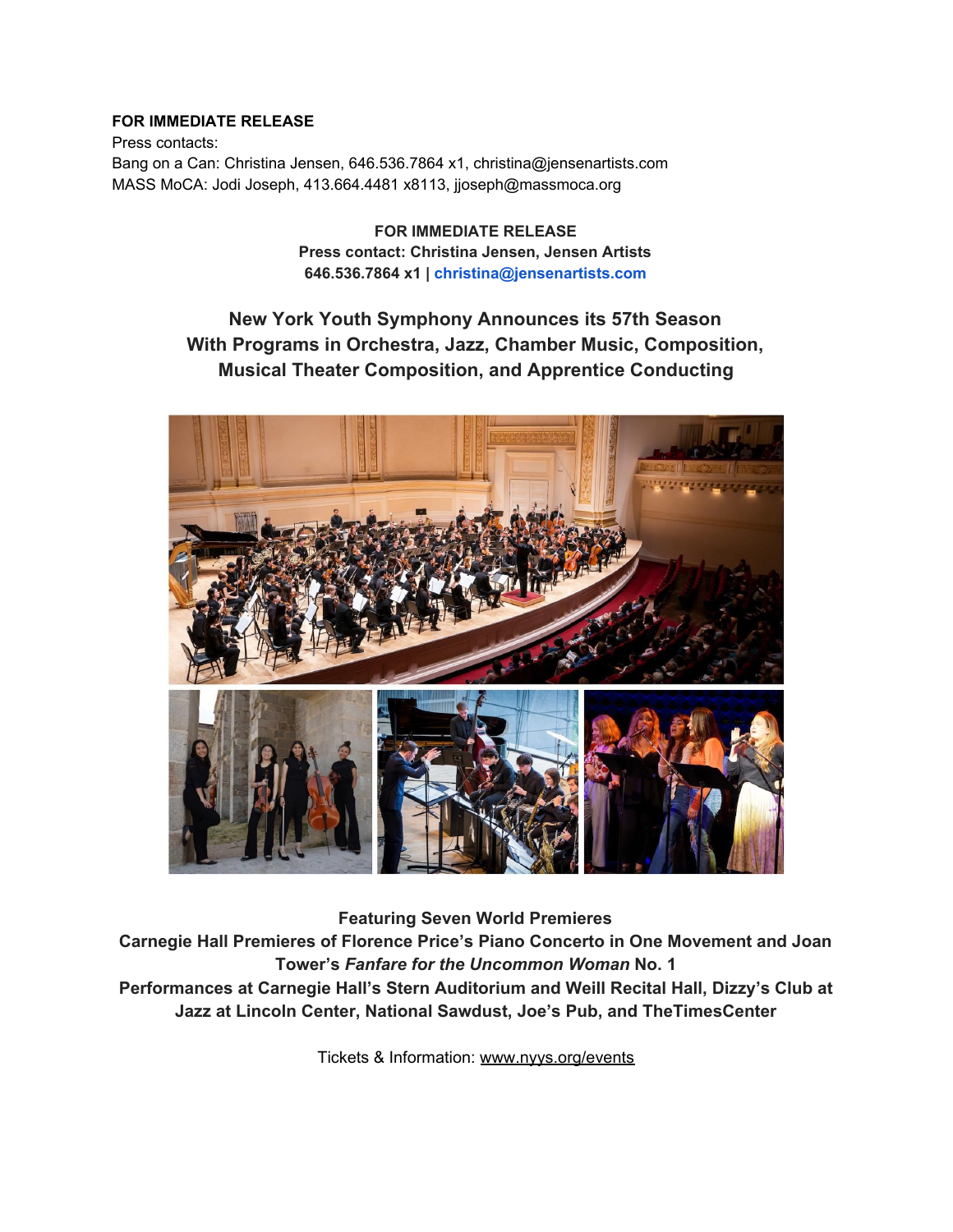New York, NY - New York Youth Symphony (NYYS), is proud to continue its mission of educating and inspiring young musicians through its Orchestra, Jazz, Chamber Music, Composition, Musical Theater Composition, Apprenticeship Conducting, and First Music commissioning programs. This season includes seven world premieres of new works commissioned through the First Music program, composed for the Orchestra, Jazz, and Chamber Music ensembles. The season also features renowned and up-and-coming soloists including prodigy pianist Harmony Zhu, 2019 Sphinx Competition winner cellist Sterling Elliott, and leading young pianist Michelle Cann in the Carnegie Hall premiere of Florence Price's recently re-discovered Piano Concerto in One Movement with NYYS Orchestra, as well as in-demand drummer Matt Wilson, celebrated saxophonist Steve Wilson, and trombone virtuoso Wycliffe Gordon with NYYS Jazz. *The complete NYYS 2019-2020 concert calendar follows at the end of this press release.*

Founded in 1963, the NYYS is internationally recognized for its award-winning and innovative educational programs for talented young musicians. As the premier independent music education organization for ensemble training in the New York metropolitan area, the NYYS has provided over 6,000 music students unparalleled opportunities to perform at world-class venues including Carnegie Hall, Jazz at Lincoln Center, National Sawdust, Joe's Pub, and TheTimesCenter, and to study with world-renowned artists. Beyond the instruction from accomplished musicians, students gain valuable life skills — commitment, discipline, focus, collaboration — and friendships that last a lifetime.

The NYYS is committed to partnering with traditionally underrepresented communities to create pathways for young people to find their way to music, and to a life in music. These community partnerships go beyond the stage to in-school residencies, free community concerts, and family involvement, and make music accessible to a wider and more diverse audience. The NYYS partners with organizations including the Harmony Program, Harlem School for the Arts, SongSpace, Maestra, KIPP Academy Middle School, the Youth Orchestra of St. Luke's, Interlochen Arts Academy, BMI and ASCAP, plus offers fellowships to its current students and alumni/ae through the Vargas-Vetter/Ukena, Van Lier, and Orpheus Arts Management programs.

Executive Director Shauna Quill explains, "The New York Youth Symphony is proud of its 57-year history of providing outstanding music education to students through its six outstanding programs. We are committed to broadening access to the arts through our partnerships across the city as well as through fellowships which support students as they navigate the pathway towards college and perhaps a career in the arts. NYYS students and alumni become part of a community of musical citizens who engage with the arts for a lifetime."

### NYYS Orchestra

Following the group's successful tour of Spain in summer 2019 with concerts in Madrid, Seville, Ronda, and Valladolid, the NYYS Orchestra's 57<sup>th</sup> season, under the baton of Music Director Michael Repper, kicks off the season on Sunday, November 17, 2019 at 2 pm with the first of three performances at the Stern Auditorium at Carnegie Hall. Thirteen-year-old pianist Harmony Zhu makes her Carnegie Hall debut performing Beethoven's Piano Concerto No. 1, in celebration of Beethoven's 250<sup>th</sup> birthday year. The concert also includes the world premiere of First Music commission *Rehén de tus labios, o Escena de telenovela* by Marco-Adrián Ramos, the first performance of Joan Tower's *Fanfare for the Uncommon Woman No. 1* at Carnegie Hall, and Rimsky-Korsakov's *Scheherazade*.

On Sunday, March 1, 2020 at 2 pm, The McCrindle Concert will feature Sphinx Competition-winning cellist Sterling Elliott performing Dvořák's Cello Concerto in B Minor. The concert will also include the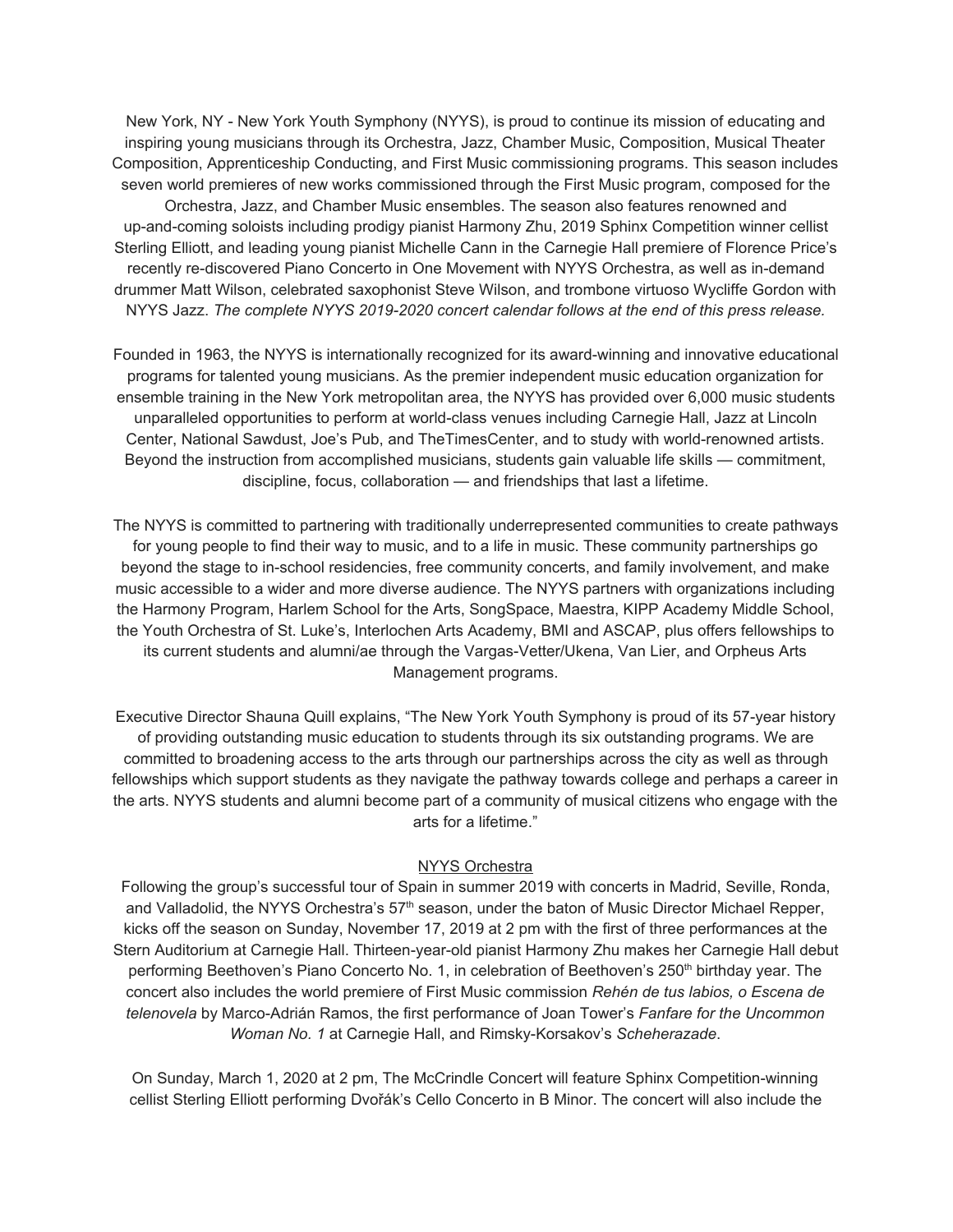world premiere of First Music commission *The Sycamore and the Oak* by Yale composer Tanner Porter, written to be paired with Respighi's *Pines of Rome*. Porter's piece is co-commissioned by the Interlochen Arts Academy, and during its composition she is working with students at the KIPP Academy Middle School, who are using a variety of artforms to inspire her work.

The 2019-2020 NYYS Orchestra season concludes on Sunday, May 24, 2020 at 2 pm, with The Spring Concert, featuring pianist Michelle Cann making her Carnegie Hall debut in the first performance of Florence Price's Piano Concerto in One Movement at Carnegie Hall. The program also includes the world premiere of First Music commission *Here, We Are Something Else* by Patrick O' Malley and Mahler's 1st Symphony, the "Titan." Harmony Zhu and Michelle Cann are both appearing as part of the Roy and Shirley Durst Debut Artist Series, now in its 35<sup>th</sup> year.

## NYYS Jazz

NYYS Jazz, led by director Andy Clausen, will swing into the 2019-2020 season showcasing both classic and contemporary arrangements of big band mainstays. The 17-member ensemble's season opens at Dizzy's Club*,* Jazz at Lincoln Center with "Fun Ride": Swinging Through the Ages, featuring drummer and composer Matt Wilson on Monday, December 3, 2019, with sets at 7:30 and 9:30 pm. The program celebrates the great drummers of jazz history including Buddy Rich, Max Roach, Art Blakey, and Shelly Manne. This performance also includes the First Music commission and world premiere of *One Batch, Two Batch* by Matt Horanzy.

The second concert, Celebrating Charlie Parker @ 100, features saxophonist Steve Wilson at Dizzy's Club*,* Jazz at Lincoln Center on Monday, March 9, 2020, with sets at 7:30 and 9:30 pm. This concert includes the world premiere of First Music commission *In the Shadow of Tall Giants*, by Devin Reilly.

The jazz season will conclude on Monday May 11, 2020 with Dreams of New Orleans, trombonist Wycliffe Gordon at TheTimesCenter. This final concert of the jazz season pays homage to the music of New Orleans, and includes the world premiere of First Music commission *Cesium 137*, by Greg Weis. The NYYS Jazz band will also continue its free community concerts at the Slope Lounge in Brooklyn.

# NYYS Chamber Music

The NYYS Chamber Music program, led by director Dr. Lisa Tipton, offers young musicians an opportunity to explore the often-complex dialogue between instruments as a metaphor for learning skills that emphasize open communication, harmony, and compromise. The program provides coaching sessions and master classes with members of the Shanghai Quartet, The Juilliard Quartet, Orpheus Chamber Orchestra, Imani Winds, and more to over 80 students in 22 ensembles each season. The students will perform two showcases in the spring, hosted this year at Scandinavia House on Monday, May 4, 2020 at 7:30 pm and at Weill Recital Hall at Carnegie Hall on Tuesday, May 5, 2020 at 7:30 pm. First Music commission *Tikka* by Nina Shekhar will receive its world premiere at Weill Recital Hall.

### NYYS Composition

The NYYS Composition program, led by Dr. Kyle Blaha and in partnership with BMI and ASCAP, has broken new ground in its acclaimed sessions for younger composers to examine orchestration styles, techniques, and skills. The program offers student composers the opportunity to explore the world of composition and orchestration through seminars, individual tutorials and workshops and this year hosts sessions with renowned composers and performers including Nico Muhly, Missy Mazzoli, Matthew Aucoin, David Robertson, Huang Ruo, Martin Bresnick, the Aizuri Quartet, and more. The annual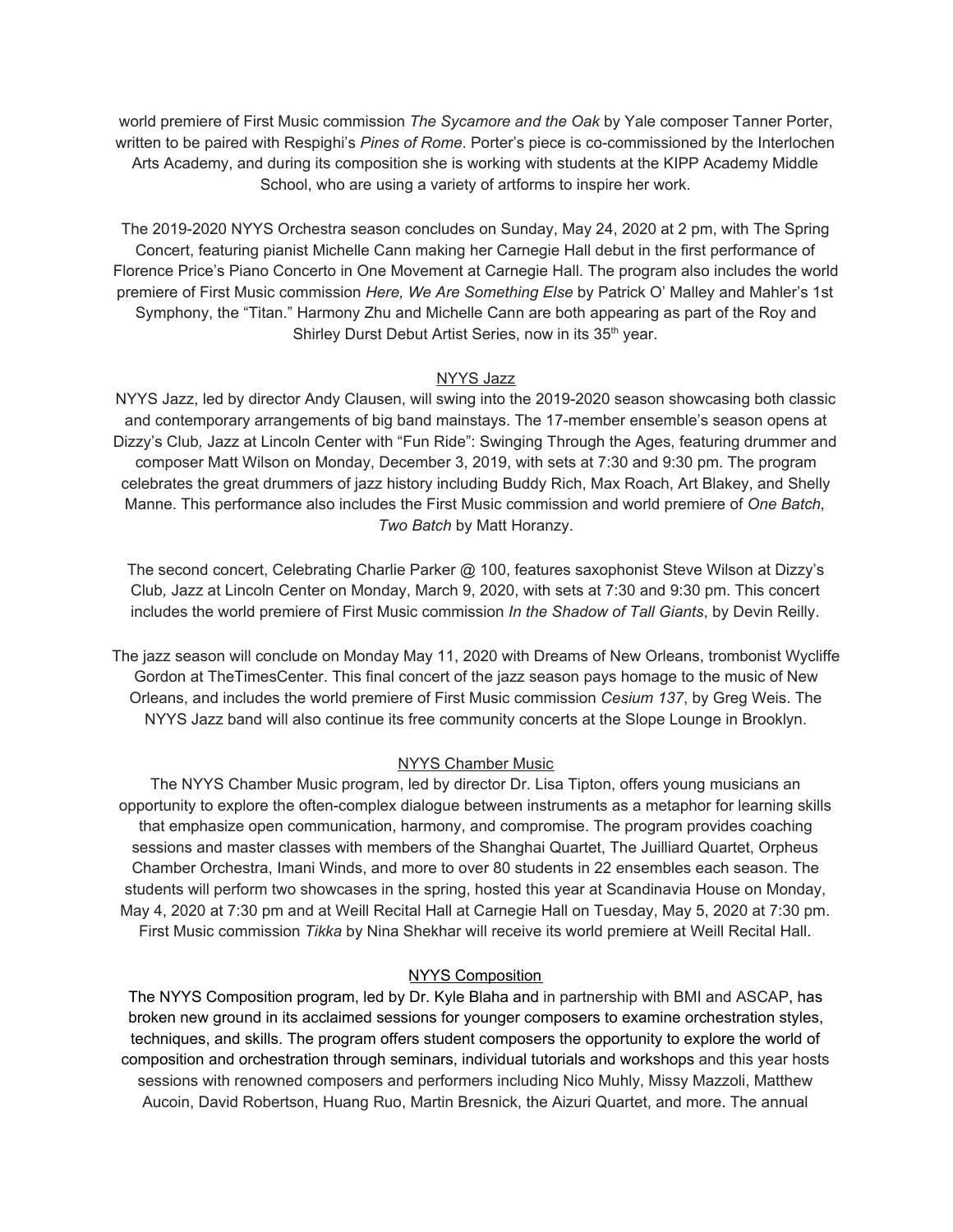Composition Date 2020 performance, to be held at National Sawdust in Brooklyn on Thursday, May 14, 2020, at 7:30 pm, will include original student compositions performed by members of the Orchestra, Chamber Music, Jazz, and Robert L. Poster Apprentice Conducting programs.

### NYYS Musical Theater Composition

After a successful inaugural season led by director Anna Jacobs, The NYYS Musical Theater Composition Program continues into its second season, in partnership with the Harlem School of the Arts, Songspace, and Maestra. The goal of the program is to diversify the voices on Broadway in the long term. It is specially designed to lead students through a range of musical theater songwriting processes. This season will feature guest lecturers including David Yazbek (*The Band's Visit, Tootsie*), Lynne Shankel (*Allegiance, Cry-Baby*), Stephen Brackett (*Be More Chill*), Barbara Whitman (*Fun Home, Next To Normal*), and more. Guest artists will include soprano Jamila Sabares-Klemm, mezzo-soprano Grace McLean, tenor Jason Gotay, and baritone Jason Veasey. The students' original works will be showcased at a final concert at the end of the season performed by the students themselves, as well as students from the Harlem School of the Arts, at Joe's Pub on Tuesday, May 19, 2020 at 7:00 pm.

# NEW YORK YOUTH SYMPHONY 2019-2020 PERFORMANCE CALENDAR

## Tickets & Information: [www.nyys.org/events](https://u7061146.ct.sendgrid.net/wf/click?upn=84Em28S1K9SvtzcUtu04EvrLdhrhz0RQ6YNkHwQNHxWFJGJNK3QN28wLTPw3yGLi_DruDjhchMBr5xQkz3h1qcOnjZc-2BCsAVhraQ7DxYhbA2-2BHLQf-2BHKWaWi2FTM7QHo-2Fd7eCMDRMAhfd2mcWSs-2FpzNW9MmuPwV7rH-2FbDd7DdSSYyjm2ytqGz2CPdtUJwsn-2BHPGmL86-2B5EOFsA-2FF8CUWT8euHf8a89ZPIfkwHlgmTKEs-2BMGmZgm-2FOOvkXZhULl0-2B5gTZ-2B-2BZqVzCFNRtYf7gePVp4RSX9KThYsRL55ea4Fflo8GziqfIzXinkxOaFvRXgf4yacqylwQEhs4rH1lSOhRBtiDnroapeokZvlH6RhrTry-2F0EVBIvssyZm-2BiAhpDLPT71lOUyWZ164Oapg-2B9yD-2F6a29K0TZSssi7ay4RwcdAI-3D)

**ORCHESTRA** Michael Repper, Music Director

Season Opening Concert Stern/Perelman at Carnegie Hall Sunday, November 17, 2019 at 2 PM Joan Tower*: Fanfare for the Uncommon Woman* No. 1 (Carnegie Hall premiere) Beethoven: Piano Concerto No. 1 in C Major, op. 15 with Harmony Zhu, piano (Roy & Shirley Durst Debut Artist) Marco-Adrián Ramon: *Rehén de tus labios, o Escena de telenovela* (First Music world premiere) Rimsky-Korsakov: *Scheherazade*, op. 35

The McCrindle Concert Stern/Perelman at Carnegie Hall Sunday, March 1, 2020 at 2 PM Dvořák: Concerto for Cello and Orchestra in B minor, op. 104 with Sterling Elliott, cello Tanner Porter: *The Sycamore and the Oak* (First Music commission and world premiere) Respighi: *Pines of Rome*

The Spring Concert Stern/Perelman at Carnegie Hall Sunday, May 24, 2020 at 2 PM Patrick O' Malley: *Here, We Are Something Else* (First Music commission and world premiere) Florence Price: Piano Concerto in One Movement with Michelle Cann, piano (Carnegie Hall premiere, Roy & Shirley Durst Debut Artist) Mahler: Symphony No. 1, "Titan"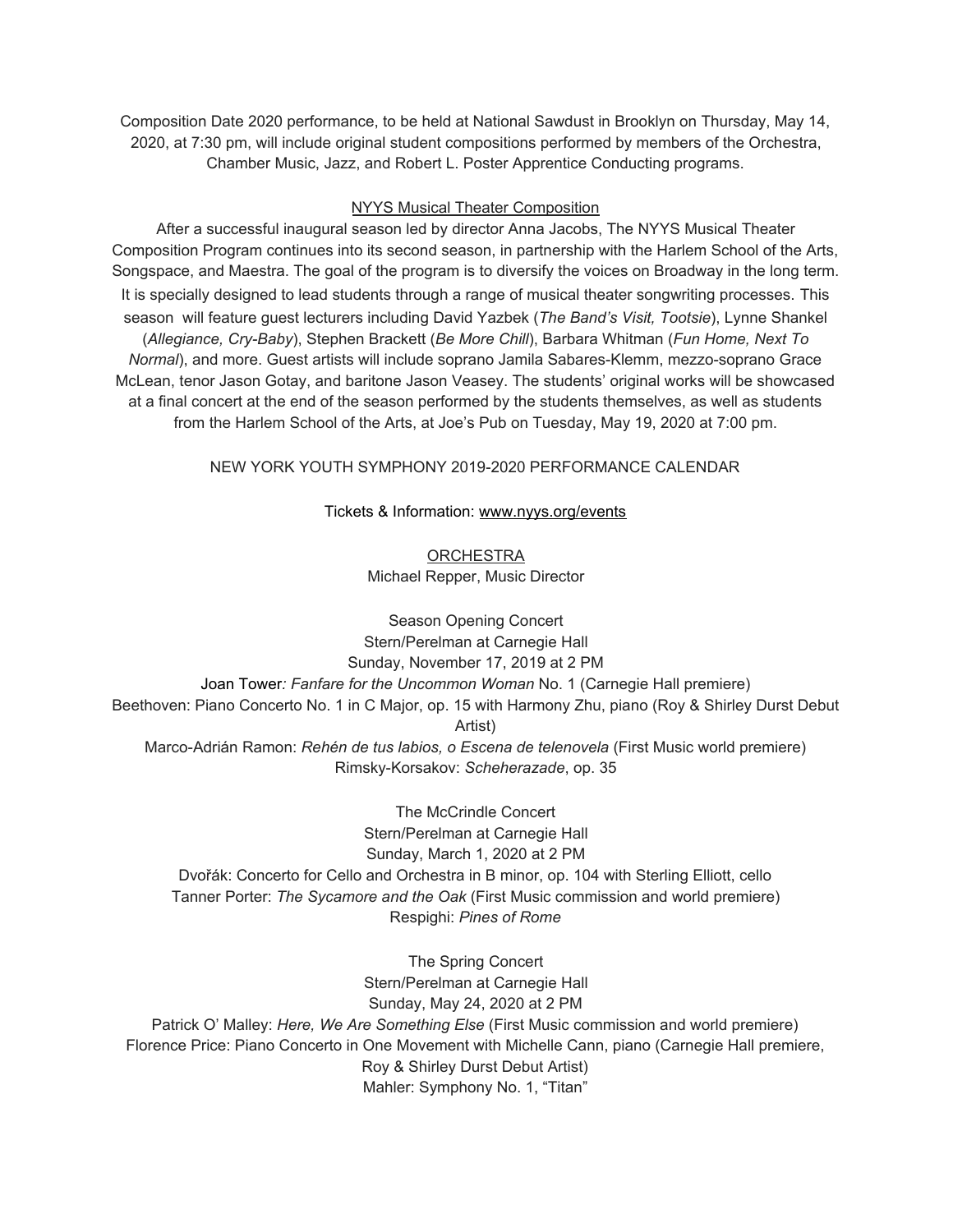# JAZZ Andy Clausen, Director

"Fun Ride": Swinging Through the Ages Monday, December 3, 2019, at 7:30 & 9:30 PM at Dizzy's Club, Jazz at Lincoln Center Matt Horanzy: *One Batch, Two Batch* (First Music commissioned world premiere) Soloist: Matt Wilson, drums

Celebrating Charlie Parker @ 100 Monday, March 9, 2020, at 7:30 & 9:30 PM at Dizzy's Club, Jazz at Lincoln Center Devin Reilly: *In the Shadow of Tall Giants* (First Music commission and world premiere) Soloist: Steve Wilson, saxophone

> Dreams of New Orleans Monday, May 11, 2020 at 7:00 PM at TheTimesCenter Greg Weis: *Cesium 137* (First Music commission and world premiere) Soloist: Wycliffe Gordon, trombone, trumpet, vocals

> > CHAMBER MUSIC Dr. Lisa Tipton, Director

An Evening of Chamber Music Monday, May 4, 2020 at 7:30 PM at Scandinavia House

An Evening Among Friends Tuesday, May 5, 2020 at 7:30 PM at Weill Recital Hall at Carnegie Hall Nina Shekhar: *Tikka* (First Music commission and world premiere)

COMPOSITION Dr. Kyle Blaha, Director Composition Date 2020 Thursday, May 14, 2020, at 7:30 PM at National Sawdust in Brooklyn Featuring original student compositions performed by members of all NYYS programs

MUSICAL THEATER COMPOSITION

Anna Jacobs, Director Musical Theater Composition Songwriter Showcase 2020 Tuesday, May 19, 2020, at 7:00PM at Joe's Pub Featuring original works, performed by NYYS students, and students from the Harlem School of the Arts

# ABOUT THE DIRECTORS AND ARTISTS

# ARTISTIC DIRECTORS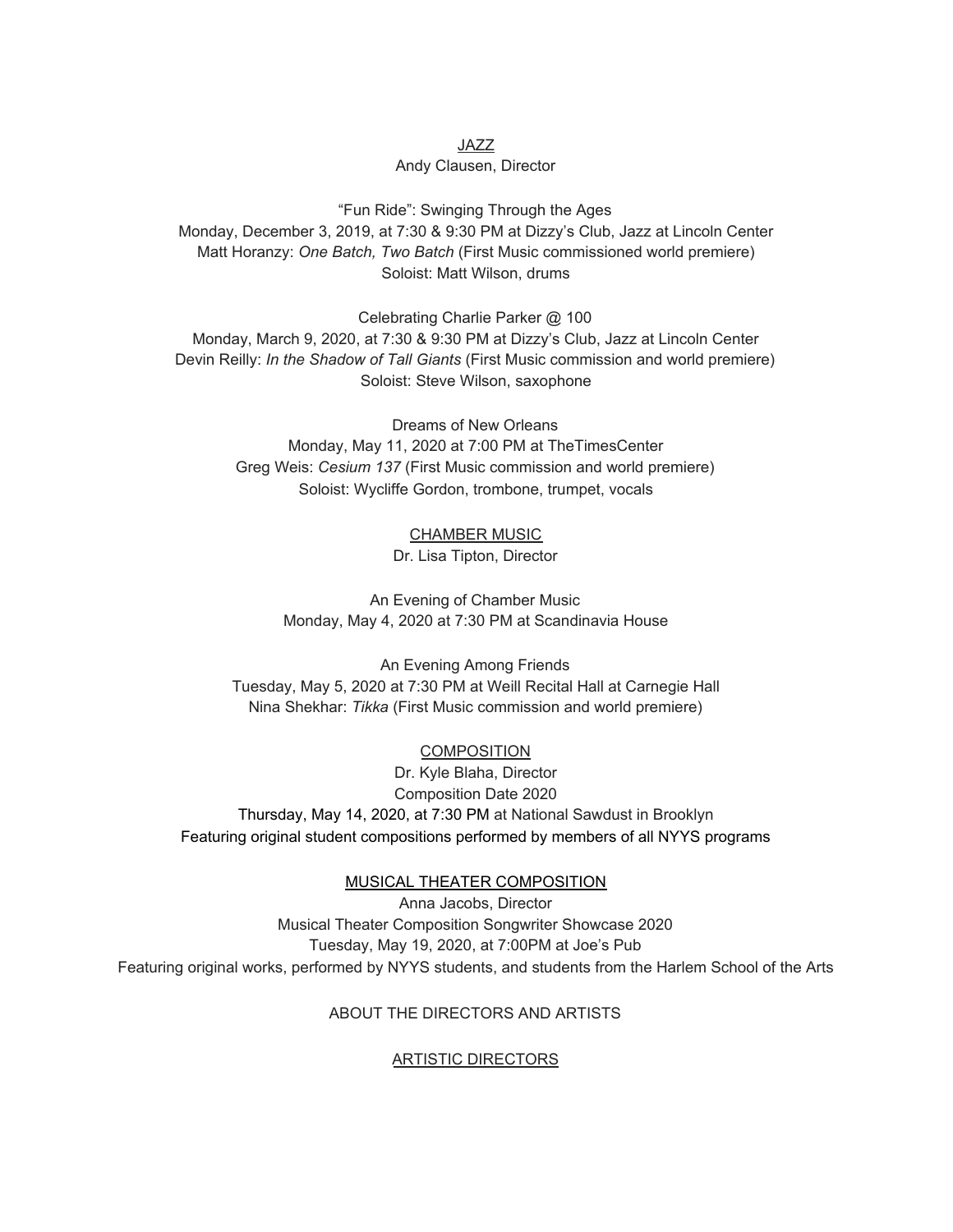Michael Repper is an emerging conductor of classical music, jazz, pops, and musical theater. A graduate of Stanford University, he recently completed his doctoral residency at the Peabody Conservatory of Music as a student of Gustav Meier and his longtime mentor, Marin Alsop. Mr. Repper was the Peabody Institute-Baltimore Symphony Orchestra Conducting Fellow for two seasons, and continues to work with the Peabody Institute ensembles. Mr. Repper holds leadership positions in several music organizations in the Baltimore area. He is currently Music Director of both the Northern Neck Orchestra and Baltimore Basilica, Assistant Conductor of the Concert Artists of Baltimore, and New Music Consultant for the Baltimore Symphony Orchestra. Mr. Repper's international performances include a recent debut with the São Paulo Symphony Orchestra in Brazil, masterclasses with the Artes Nazionale Orchestra in Florence, Italy, and performances in Australia.

Andy Clausen is a New York-based composer, trombonist, bandleader, and graduate of The Juilliard School. He has performed with Wynton Marsalis, Ron Carter, Benny Golson, Frank Wess, Gerald Wilson, Kurt Elling, The After Midnight Orchestra, Joe Lovano, Bill Frisell, Jason Moran, Dave Douglas, Wayne Horvitz, Andrew D'angelo, John Zorn, The American Brass Quintet, Feist, and My Brightest Diamond. *The New York Times* has described his work as "sleek, dynamic large-group jazz, a whirl of dark-hued harmony and billowing rhythm...The intelligent sheen of Mr. Clausen's writing was as striking as the composure of his peers...It was impressive, and not just by the yardstick of their age." He is a founding member of The Westerlies, a new music brass quartet whose 2014 debut "Wish the Children Would Come on Home: The Music of Wayne Horvitz" was met with critical acclaim from NPR *Fresh Air*, *Jazz Times*, and was named the NPR Jazz "Best Debut of 2014." His awards include the Gerald Wilson Prize for Composition from the Monterey Jazz Festival, the Emerging Artist of The Year, and Alternative Jazz Group of the Year Awards from the Earshot Jazz Festival, and the Lotos Foundation Prize. In addition, Mr. Clausen has been commissioned by *The New York Times*, *Dell*, *Bloomberg* and *Blue Chalk Media* to compose music for film and television.

Dr. Lisa Tipton is a violinist and co-founder of the award-winning Meridian String Quartet, has toured internationally and held residencies at Queens College, Bard College, and the Turtle Bay Music School. She has won distinctions from the Evian International Competition, Artists International, and Chamber Music America. As a devoted interpreter of new music, Dr. Tipton established the "Made in America" series at Weill Recital Hall with pianist Adrienne Kim and has performed on the "Interpretations" series at Merkin Concert Hall. She performs regularly with Amici New York and the American Symphony Orchestra, and is a co-founder of NY Chamber Music CoOp. Dr. Tipton's recording of Ives' violin sonatas with Ms. Kim was released in 2006 on Capstone Records. She earned a B.A. from Cornell University, an M.A. from the Aaron Copland School of Music at Queens College, and a D.M.A. from the CUNY Graduate Center.

Kyle Blaha received his D.M.A. and M.M. from Juilliard and his B.M. from Eastman School of Music with high distinction in composition, clarinet, and German. He has studied composition with Darrell Handel, Ricardo Zohn-Muldoon, Carlos Sanchez Gutierrez, Samuel Adler, Philip Lasser, and Robert Beaser, and Solfège with Mary Anthony Cox. He is faculty at the European American Musical Alliance Program in Paris and Ear Training faculty at The Juilliard School in the College, Evening, and Pre-College divisions. He has received multiple ASCAP Young Composer Awards and awards for study in German, including a Fulbright grant and a D.A.A.D. (German government) grant as well as Arabic study in Cairo, Egypt. Mr. Blaha's work has been premiered by the Juilliard Orchestra and multiple performances by the New York City Ballet Choreographic Institute and has received commissions from the NYYS, the Eastman Wind Ensemble, the New Juilliard Ensemble, and the American Composers Orchestra.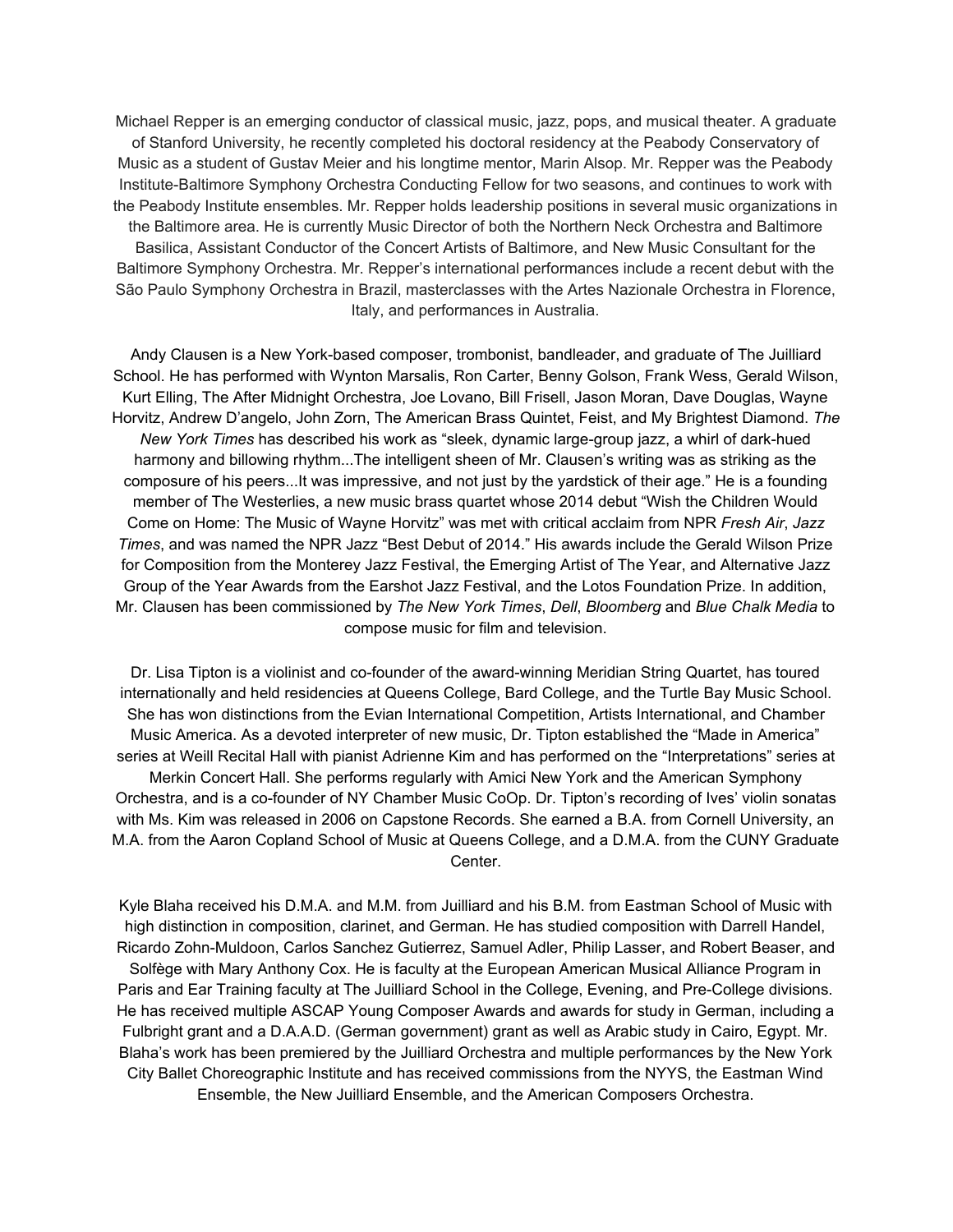Anna K. Jacobs is a Brooklyn-based composer and lyricist. Her musicals include POP! (Yale Rep, Pittsburgh City Theatre, Studio Theatre, etc.), HARMONY, KANSAS (Diversionary Theatre), ANYTOWN (George Street Playhouse), TEETH (O'Neill Musical Theater Conference), ECHO (The Gallery Players), and Stella & the Moon Man (Sydney Theatre Company/Theatre of Image). Ms. Jacobs is a former Sundance Fellow and Dramatists Guild Fellow, and has been an Artist in Residence at Ars Nova, New Dramatists, Musical Theatre Factory, Goodspeed, and Barrington Stage Company. Originally from Sydney, Australia, Ms. Jacobs holds an M.F.A. in Musical Theatre Writing from NYU-Tisch and is on faculty at The New School.

#### ORCHESTRA SOLOISTS

A happy girl with many talents, 13-year-old Harmony Zhu became the youngest "Young Steinway Artist" at age 10 and has been featured three times on NBC's *The Ellen DeGeneres Show*, CBC News, NPR's *From the Top*, and CBS, among many others, for her exceptional gifts in piano, composition and chess. Ms. Zhu has performed with such renowned conductors as Leonard Slatkin, Yannick Nézet-Séguin, and John Giordano, among other. Last year, Ms. Zhu toured with the Israel Philharmonic, appeared with the Detroit Symphony for three concerts, and made her soloist debuts at the Ravinia Festival and Aspen Music Festival. The year prior, she opened The Philadelphia Orchestra's season under Yannick Nézet-Séguin. A student of Yoheved Kaplinsky at Juilliard Pre-College since 2014, Ms. Zhu won the Concerto Competition in her first year of studying there. She has distinguished herself by consistently winning first prizes from an early age while competing within older age categories. Ms. Zhu is an accomplished composer and improviser, and studies composition with Ira Taxin. In chess, Ms. Zhu holds the World Champion title in her age group after winning the World Youth Chess Championship. She enjoys reading, drawing, creative writing, spelling, math, history, dancing, singing, ping pong, playing violin, and bird watching. Ms. Zhu is also her school's Spelling Bee Champion.

Sterling Elliott has soloed with the New York Philharmonic, the Cleveland Symphony Orchestra, the Virginia Symphony Orchestra, the Hilton Head Symphony Orchestra, the Sound Bend Symphony Orchestra, the New World Symphony, the Buffalo Philharmonic Orchestra, the San Francisco Chamber Orchestra, and many more as well as a performance at the 2019 World Economic Forum in Davos, Switzerland. In 2015 and 2016 Mr. Elliott performed a 7-week national tour with the Sphinx Virtuosi, and in 2018 was a featured soloist-on-tour including a performance at Carnegie Hall. He began his cello studies at the age of three and made his solo debut at the age of seven when he became the first-place Junior Division winner of the PYO Concerto Competition. Other notable accomplishments include 1st place in the 2019 National Sphinx Competition Senior Division, 2019 Camerata Artists International Competition, grand prize in the First Presbyterian Young Artist Competition, 1st place in the 2014 Sphinx Competition, 2014 Richmond Symphony Concerto Competition and more. Mr. Elliott has enjoyed the honor of performing for cellist Yo-Yo Ma and also performing alongside recording artist Jennifer Hudson. Mr. Elliott currently studies with Joel Krosnick at the Juilliard School working toward an undergraduate degree in cello performance where he is a proud recipient of a Kovner Fellowship.

Concert pianist Michelle Cann is a young artist with a deep musical commitment to performing a wide range of repertoire throughout the US and to bringing the arts to local communities. Ms. Cann made her orchestral debut at age 14 and has since performed with orchestras including the Florida Orchestra, the New Jersey Symphony Orchestra, the Cleveland Institute of Music Symphony Orchestra, and the Los Angeles Philharmonic. Ms. Cann recently soloed with The Dream Unfinished Orchestra in New York City,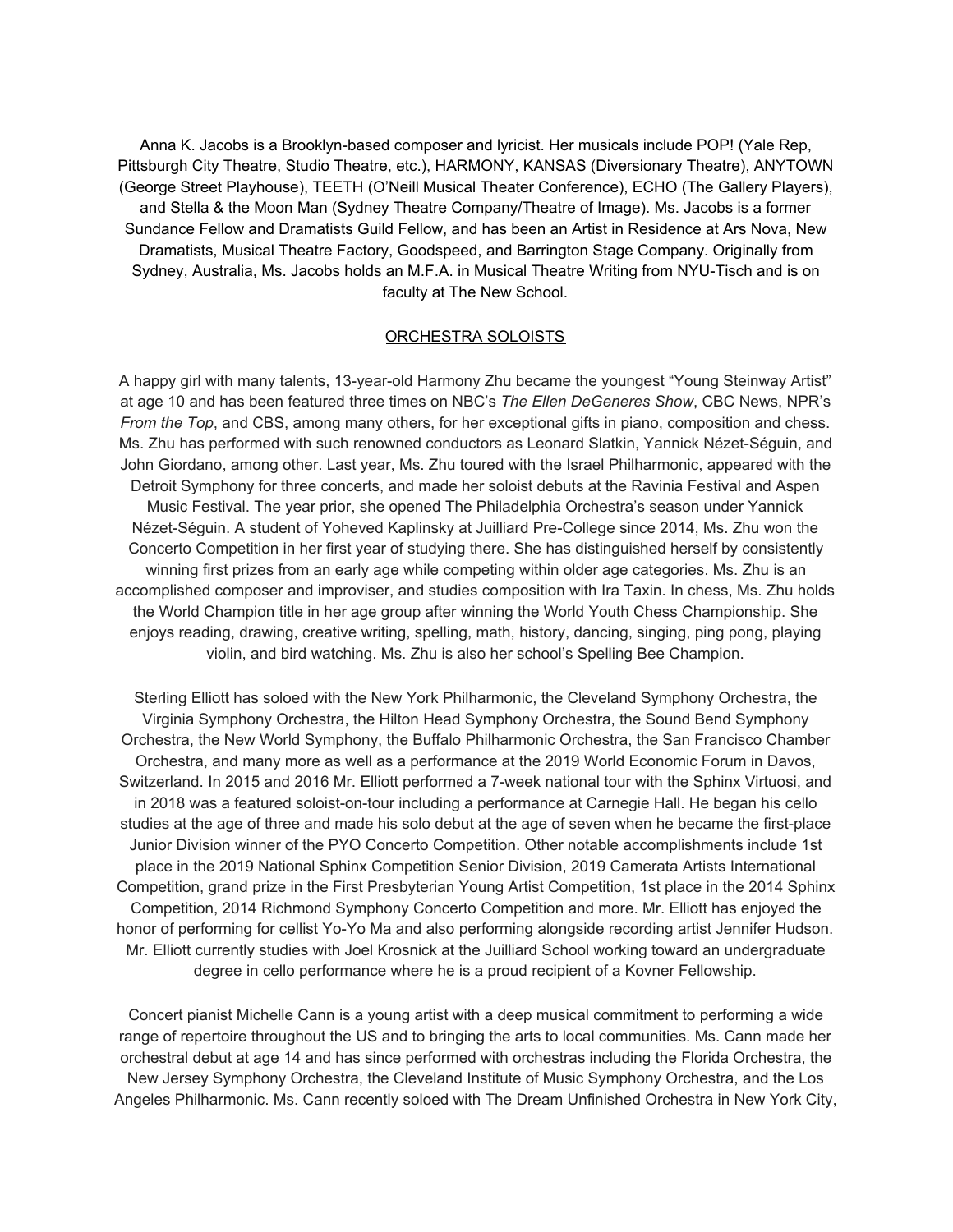where she performed the New York City premiere of Concerto in One Movement by composer Florence Price, the first African-American woman to be recognized as a symphonic composer. The Boston Musical Intelligencer wrote "Michelle Cann…was a compelling, sparkling virtuoso, bringing this riveting work to life in its first New York performance". She performed Price's piano concerto as a guest soloist with the Knoxville Symphony as well. Ms. Cann regularly appears in recital and as a chamber musician throughout the US, China, and South Korea at premiere concert halls including the National Center for the Performing Arts in Beijing and the Kennedy Center for the Performing Arts in Washington D.C., and will make her Carnegie Hall debut with the New York Youth Symphony in May 2020. Ms. Cann received her Bachelor and Master degrees in piano performance from the Cleveland Institute of Music studying with Paul Schenly and Daniel Shapiro and received an Artist Diploma from the Curtis Institute of Music in Philadelphia studying with Robert McDonald. She is currently on staff at the Curtis School of Music and the Luzerne Music Center. Ms. Cann is the founder of a new program, "*Keys to Connect*", which strives to strengthen the bond between parent and child through the shared study of piano.

#### JAZZ SOLOISTS

Matt Wilson embodies the spontaneous energy of jazz like no other musician. The New York-based drummer combines buoyant zeal, idiosyncratic style, infectious humor, joyous swing and an indomitable spirit of surprise. Together, with his universally recognized personal warmth, these qualities have made Mr. Wilson one of the most in-demand players and educators on the modern jazz scene, both beloved and respected by his peers, elders and students. Mr. Wilson has released thirteen albums as a leader. His latest recording, *Honey And Salt* (Music Inspired By The Poetry of Carl Sandburg), was recognized on over thirty worldwide "Best of 2017" lists, including Top Ten in the National Public Radio Critics Poll, *JazzTimes*, *Irish Times*, *Boston Globe*, *Jazziz*, and *All About Jazz*. Mr. Wilson has held residencies at the Centrum Jazz Workshop, Stanford Jazz Workshop, Litchfield Jazz Festival, Jazz St. Louis, and the Cornish College of the Arts. He is also on the faculty of The New School, San Francisco Conservatory, LIU Post, Sarah Lawrence College, and the Prins Claus Conservatory in Groningen, Holland.

Steve Wilson has attained ubiquitous status in the studio and on the stage with the greatest names in jazz, as well as critical acclaim as a bandleader in his own right. A musician's musician, Wilson has brought his distinctive sound to more than 150 recordings led by such celebrated and side-ranging artists as Chick Corea, George Duke, Michael Brecker, Dave Holland, Dianne Reeves, Bill Bruford, Gerald Wilson, Maria Schneider, Joe Henderson, Charlie Byrd, Billy Childs, Karrin Allyson, Don Byron, and Mulgrew Miller among many others. He has also released eight recordings as a leader. Mr. Wilson is currently the Associate Professor at the City College of New York, and on faculty at the Juilliard School. He has had artist-in-residence and/or visiting artist at the University of Michigan, the University of Oregon, the University of Maryland, University of North Carolina, the University of Delaware, Le Moyne College, North Carolina Central University, Bowling Green University, Lafayette College, University of Northern Colorado, SUNY New Paltz, Florida State University, California State University at Stanislaus, University of Manitoba, Hamilton College, Old Dominion University, Virginia Commonwealth University, and for the award-winning arts organization CITYFOLK in Dayton, Ohio.

Wycliffe Gordon experiences an impressive career touring the world performing to great acclaim from audiences and critics alike. Most recently Mr. Gordon received the "Louie Award" honoring his dedication and commitment to the music of Louis Armstrong, and received the International Trombone Association Award in 2017, which recognizes the highest level of creative and artistic achievement. In 2015, Mr. Gordon was presented the Satchmo award from the Sarasota Jazz Club, received the Louis Armstrong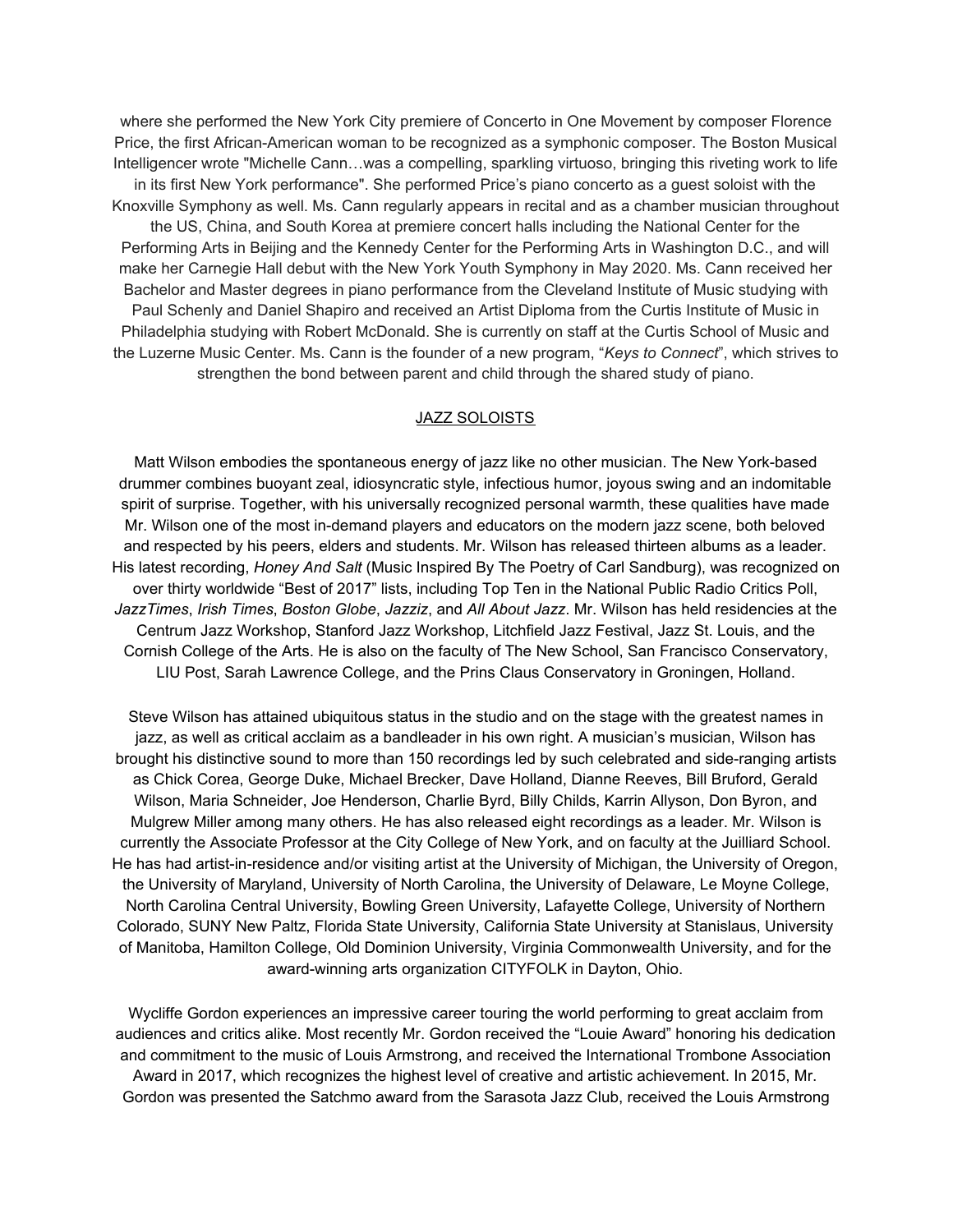Memorial Prize presented by the Swing Jazz Culture Foundation, and was named Artist of the Year (2015) by the Augusta Arts Council. He is also a past recipient of the ASCAP Foundation Vanguard Award, among others. Mr. Gordon also tours regularly with his quintet known as Wycliffe Gordon and His International All-Stars. He is commissioned frequently, and has an extensive catalog of original compositions that span the various timbres of jazz and chamber music. Musicians and ensembles of every caliber perform his music throughout the world. Mr. Gordon has previously played with the Wynton Marsalis Septet, the Lincoln Center Jazz Orchestra and has been a featured guest artist on Billy Taylor's "Jazz at the Kennedy Center" Series. Gordon is also one of America's most persuasive and committed music educators, currently serves as Artist-in-Residence at Augusta University in Augusta, GA, and is a Yamaha Performing Artist.

### FIRST MUSIC COMPOSERS

Marco-Adrián Ramos is a Mexican-American composer and arranger. Composers with whom he has had the pleasure of working include Christopher Lacy, Christopher Rouse, Derek Bermel, Aaron Jay Kernis, Gabriela Lena Frank, Arturo Márquez, and Mari Kimura. He is the recipient of a 2016 ASCAP Morton Gould Young Composer Award (as well as twice being a finalist), an artist grant from the National Association of Latino Arts and Cultures in conjunction with composer-mentor Gabriela Lena Frank, and a 2019 Charles Ives Scholarship from the American Academy of Arts and Letters. He was also awarded the Arthur Friedman Prize in 2018 "for an outstanding orchestral work"; the piece *Toys in a Field* was premiered under the baton of Jeffrey Milarsky with the Juilliard Orchestra in Alice Tully Hall in New York City. Mr. Ramos studies at the Juilliard School, where he has been the recipient of the Gretchaninoff Memorial Prize, Henry Mancini Fellowship, and the Rodgers & Hammerstein Scholarship, as well as serving as a Teaching Fellow in the Ear Training department. He is currently in the studio of Juilliard faculty member Robert Beaser.

Tanner Porter is a composer-performer (voice and cello), songwriter and visual artist from California. In her "original art songs that are by turns seductive and confessional" (Steve Smith, *The New Yorker*), Ms. Porter's passion for storytelling manifests in her setting of original poetry; her love for the cross-mingling of art forms often brings Ms. Porter to incorporate her own artwork and animations into scores and performances. "A voice that should be heard" (*For Folk's Sake*), Ms. Porter's work has been performed at Ann Arbor's Threads All Arts Festival, by art-ensemble Willo Collective at New Music Detroit's Strange Beautiful Music 9, the 2018 New Music Gathering, the Modern Piano (+) Festival, the Female Composers' Festival at Spectrum, and on Sō Percussion's Brooklyn Bound series. Ms. Porter received a Bachelors in Music Composition from the University of Michigan's School of Music, Theatre, and Dance, and is currently pursuing a Masters in Music Composition from the Yale School of Music. Upcoming 2018-2019 season projects include a series of performances with the Nu Deco Ensemble as a part of their Nu Works Initiative, a new piece for orchestra and voice for the Albany Symphony (in collaboration with librettist Vanessa Moody), a work for stage titled "*Harbor*," and an upcoming song cycle, "*Circle, Retrace*." Ms. Porter is pleased to be attending the Djerassi Resident Artists Program and Gabriela Lena Frank Creative Academy of Music this season. Her most recent album, "*The Summer Sinks*," was recorded with LA-based studio Oak House Recording.

Patrick O'Malley is a composer of orchestral and chamber music, currently living in Los Angeles, California. He is inspired by mysterious dichotomies in nature and art, composing music that often embraces abstract worlds rather than concrete images. When writing a new piece, Mr. O'Malley considers the listener's imagination as much as every other musical element – an admittedly and enjoyably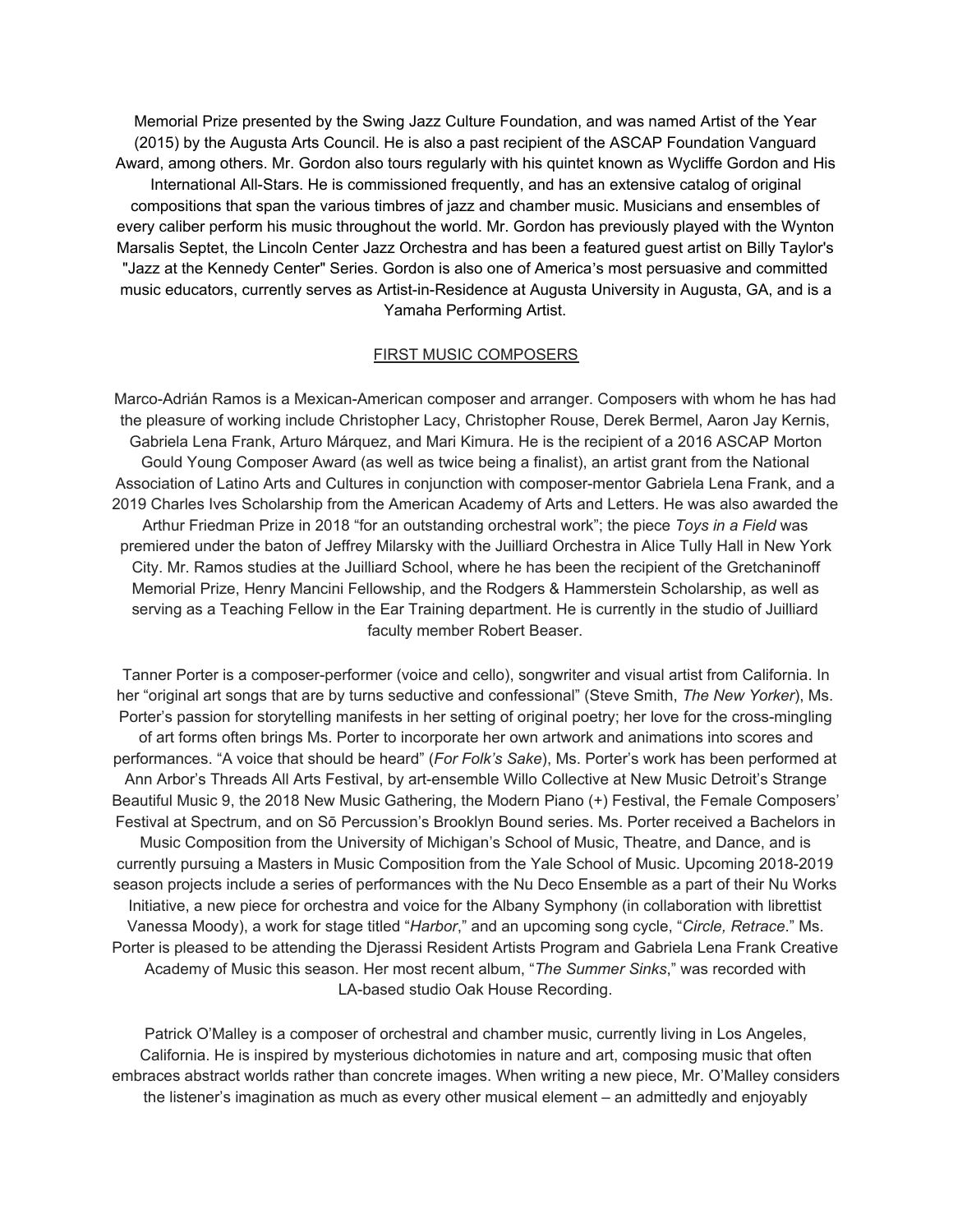subjective endeavor. His works have been performed across the United States and also in Europe. Most recently, Mr. O'Malley has been recognized or performed by organizations including the Albany, Columbus and Milwaukee Symphonies, the Los Angeles Philharmonic's National Composer Intensive, and The American Prize. He was named Composer of the Year by the Sioux City Symphony for 2018, and he has been awarded various fellowships from Copland House, the Los Angeles Film Conducting Intensive, Avaloch Music Farm, and the Aspen Music Festival. He also serves as the arranger and a conductor for the concert series *Journey LIVE* with Fifth House Ensemble and Austin Wintory. Mr. O'Malley is completing his doctoral degree in music at the University of Southern California where he studies with Andrew Norman and Sean Friar. He divides his time between living in Los Angeles, California, and Lake Charlevoix, Michigan.

Nina Shekhar is a composer that creates music that explores the intersection of identity, vulnerability, love, and laughter. Her works have been performed by Eighth Blackbird, ETHEL, Tony Arnold, Third Angle New Music, The New York Virtuoso Singers, and Kaleidoscope Chamber Orchestra, and have been featured by Carnegie Hall, Metropolitan Museum of Art, National Sawdust, National Flute Association, North American Saxophone Alliance, GLFCAM, I Care If You Listen, and WNYC/New Sounds. Upcoming projects include multiple performances by Eighth Blackbird, a piece for Music from Copland House, and a commission for the International Contemporary Ensemble to be premiered at LA Philharmonic's Noon to Midnight Festival at Walt Disney Concert Hall. She is a recipient of the 2015 ASCAP Morton Gould Award and 2018 Leonard Bernstein Award. Ms. Shekhar is also a versatile performing artist, studying flute with Amy Porter, performing as a piano soloist with the Lublin Philharmonic, and as a saxophonist in the Detroit International Jazz Festival. Ms. Shekhar is pursuing composition graduate studies at University of Southern California, studying with Ted Hearne and serving as a composition and aural skills teaching assistant. She earned dual undergraduate degrees in composition and chemical engineering at University of Michigan, studying with Evan Chambers, Bright Sheng, Kristin Kuster, Michael Daugherty, and Erik Santos.

Matt Horanzy is a jazz composer, guitarist, and educator living in Washington D.C. Having recently completed a Master's Degree in Jazz Composition at the University of South Florida, Mr. Horanzy has shared the stage with musicians such as Nick Finzer, Danny Gottlieb, Frank Greene, John Clayton, John Beasley, and Steve Allee. During the summer of 2017, Mr. Horanzy joined the University of South Florida's Jazz Ensemble to perform throughout the United Kingdom at the Edinburgh, Liverpool, and Birmingham Jazz Festivals. As a composer, Mr. Horanzy has written for ensembles ranging from solo performer to jazz orchestra. His composition entitled "*init 1*" received the 2018 USF Owen Prize in Jazz Composition, first prize in the ASMAC Bill Conti Big Band Composition and Arranging award, and first prize in the National Band Association Jazz Composition Competition, which resulted in a performance by the Airmen of Note at the Midwest Conference. Currently, Mr. Horanzy is a member of the BMI Jazz Composers Workshop in New York City, under the direction of Andy Farber and Alan Ferber. Mr. Horanzy has studied with Grammy nominated and award-winning artists such as Chuck Owen, Jim McNeely, LaRue Nickelson, Joshua Bayer, and Fernando Benadon.

Devin Reilly is a San Francisco Bay Area-based composer, guitarist and producer. A 2016 graduate of Cornish College of the Arts, Mr. Reilly studied with three-time Latin Grammy nominee Jovino Santos-Neto, world renowned jazz French hornist Tom Varner, and big band composer Jim Knapp. Mr. Reilly has worked extensively with the Jim Knapp Orchestra, as well as with San Francisco's Friction Quartet, and members of the Seattle Symphony. Mr. Reilly also has had the pleasure of working extensively with Seattle's 5th Avenue Theatre, providing all orchestra music preparation for productions of